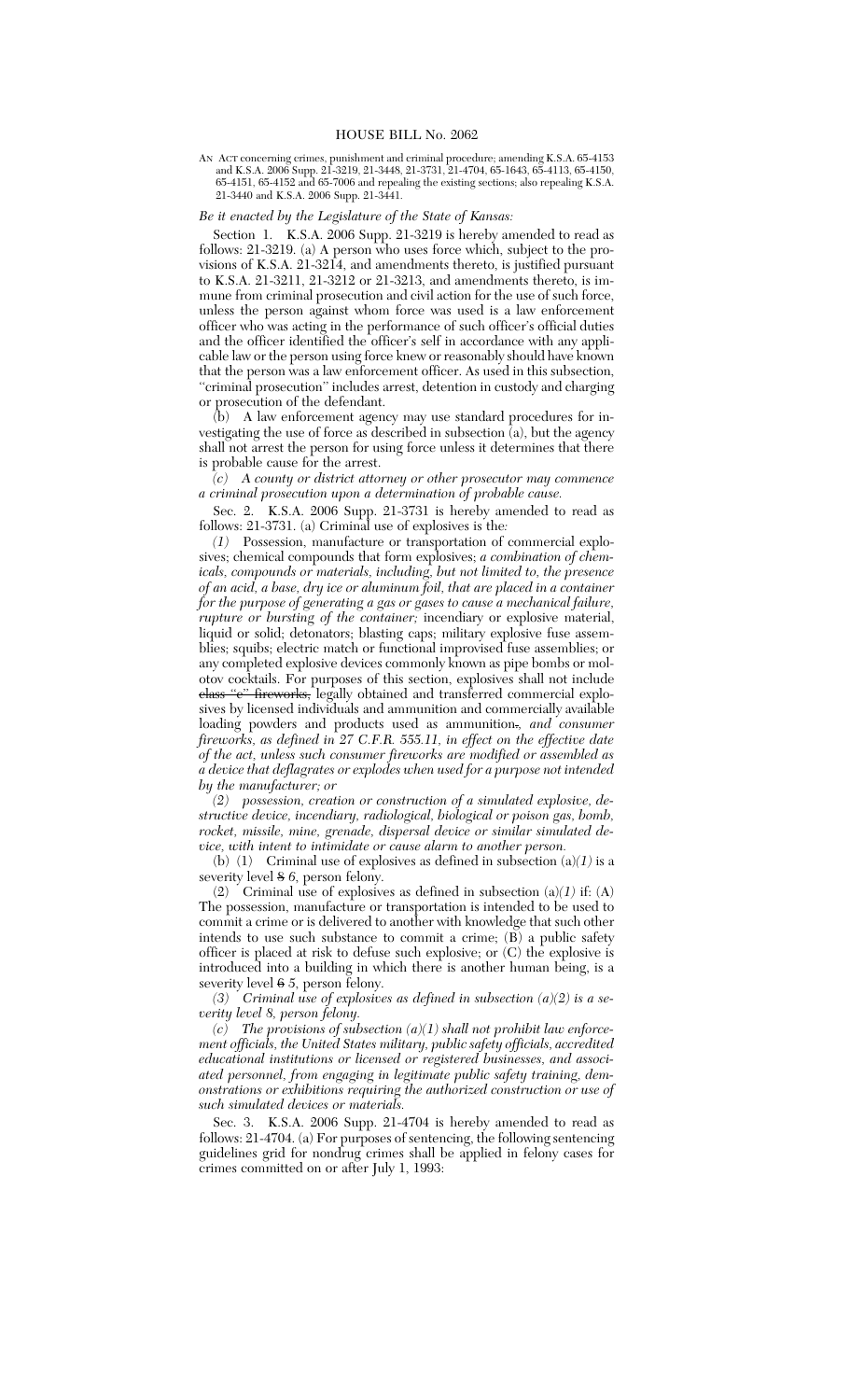## HOUSE BILL No. 2062—page 2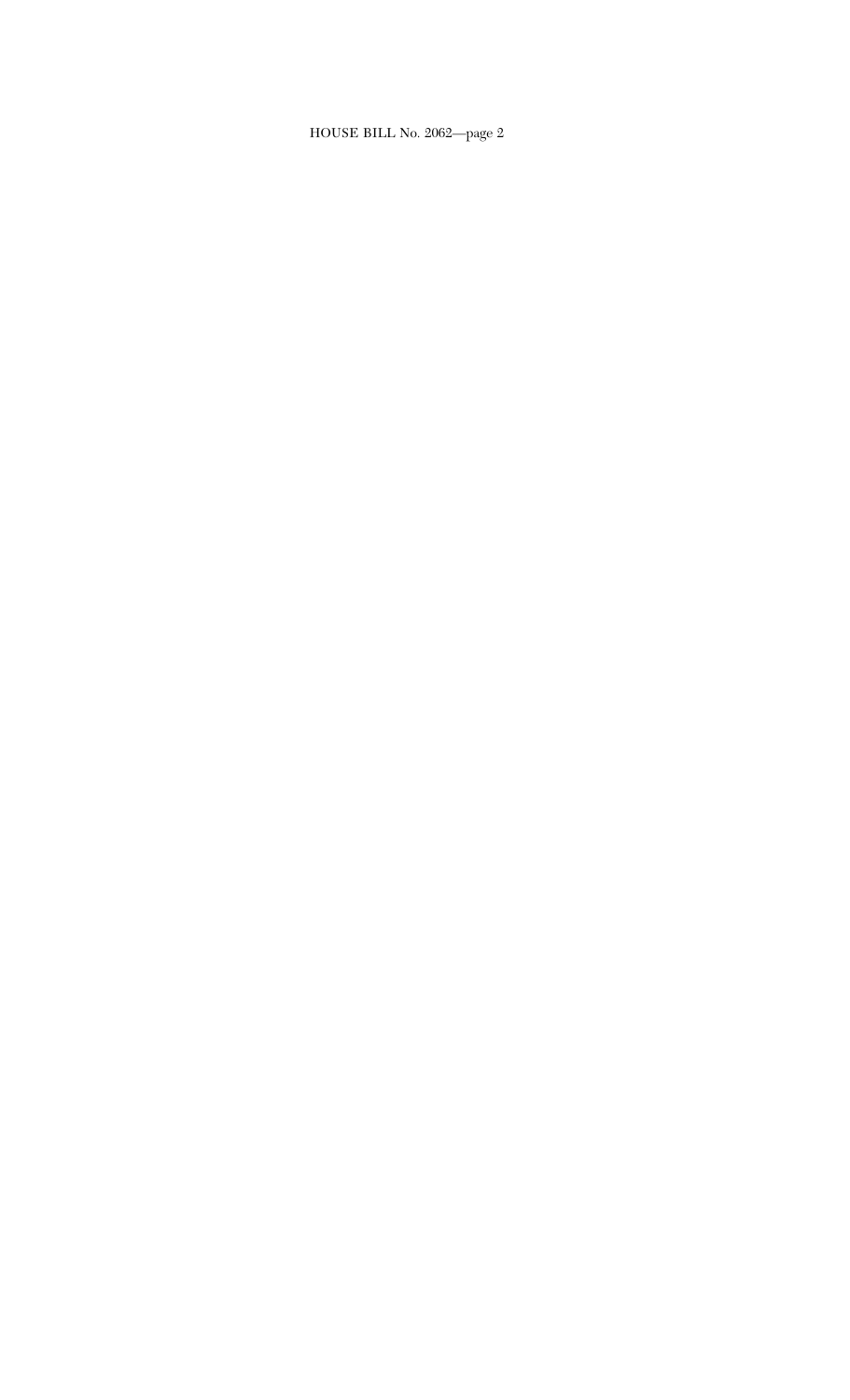(b) The provisions of this section shall be applicable to the sentencing guidelines grid for nondrug crimes. Sentences expressed in such grid represent months of imprisonment.

 $\vec{c}$  The sentencing guidelines grid is a two-dimensional crime severity and criminal history classification tool. The grid's vertical axis is the crime severity scale which classifies current crimes of conviction. The grid's horizontal axis is the criminal history scale which classifies criminal histories.

(d) The sentencing guidelines grid for nondrug crimes as provided in this section defines presumptive punishments for felony convictions, subject to judicial discretion to deviate for substantial and compelling reasons and impose a different sentence in recognition of aggravating and mitigating factors as provided in this act. The appropriate punishment for a felony conviction should depend on the severity of the crime of conviction when compared to all other crimes and the offender's criminal history.

(e) (1) The sentencing court has discretion to sentence at any place within the sentencing range. The sentencing judge shall select the center of the range in the usual case and reserve the upper and lower limits for aggravating and mitigating factors insufficient to warrant a departure.

(2) In presumptive imprisonment cases, the sentencing court shall pronounce the complete sentence which shall include the prison sentence, the maximum potential reduction to such sentence as a result of good time and the period of postrelease supervision at the sentencing hearing. Failure to pronounce the period of postrelease supervision shall not negate the existence of such period of postrelease supervision.

 $(3)$  In presumptive nonprison cases, the sentencing court shall pronounce the prison sentence as well as the duration of the nonprison sanction at the sentencing hearing.

(f) Each grid block states the presumptive sentencing range for an offender whose crime of conviction and criminal history place such offender in that grid block. If an offense is classified in a grid block below the dispositional line, the presumptive disposition shall be nonimprisonment. If an offense is classified in a grid block above the dispositional line, the presumptive disposition shall be imprisonment. If an offense is classified in grid blocks 5-H, 5-I or 6-G, the court may impose an optional nonprison sentence upon making the following findings on the record:

(1) An appropriate treatment program exists which is likely to be more effective than the presumptive prison term in reducing the risk of offender recidivism; and

(2) the recommended treatment program is available and the offender can be admitted to such program within a reasonable period of time; or

(3) the nonprison sanction will serve community safety interests by promoting offender reformation.

Any decision made by the court regarding the imposition of an optional nonprison sentence if the offense is classified in grid blocks 5-H, 5-I or 6-G shall not be considered a departure and shall not be subject to appeal.

(g) The sentence for the violation of  $K.S.A. 21-3411$ , and amendments thereto, aggravated assault against a law enforcement officer or K.S.A. 21-3415, and amendments thereto, aggravated battery against a law enforcement officer and amendments thereto *committed prior to July 1, 2006, or K.S.A. 21-3411, and amendments thereto, aggravated assault against a law enforcement officer,* which places the defendant's sentence in grid block 6-H or 6-I shall be presumed imprisonment. The court may impose an optional nonprison sentence upon making a finding on the record that the nonprison sanction will serve community safety interests by promoting offender reformation. Any decision made by the court regarding the imposition of the optional nonprison sentence, if the offense is classified in grid block 6-H or 6-I, shall not be considered departure and shall not be subject to appeal.

(h) When a firearm is used to commit any person felony, the offender's sentence shall be presumed imprisonment. The court may impose an optional nonprison sentence upon making a finding on the record that the nonprison sanction will serve community safety interests by promoting offender reformation. Any decision made by the court regarding the imposition of the optional nonprison sentence shall not be considered a departure and shall not be subject to appeal.

 $(i)$  The sentence for the violation of the felony provision of K.S.A. 8-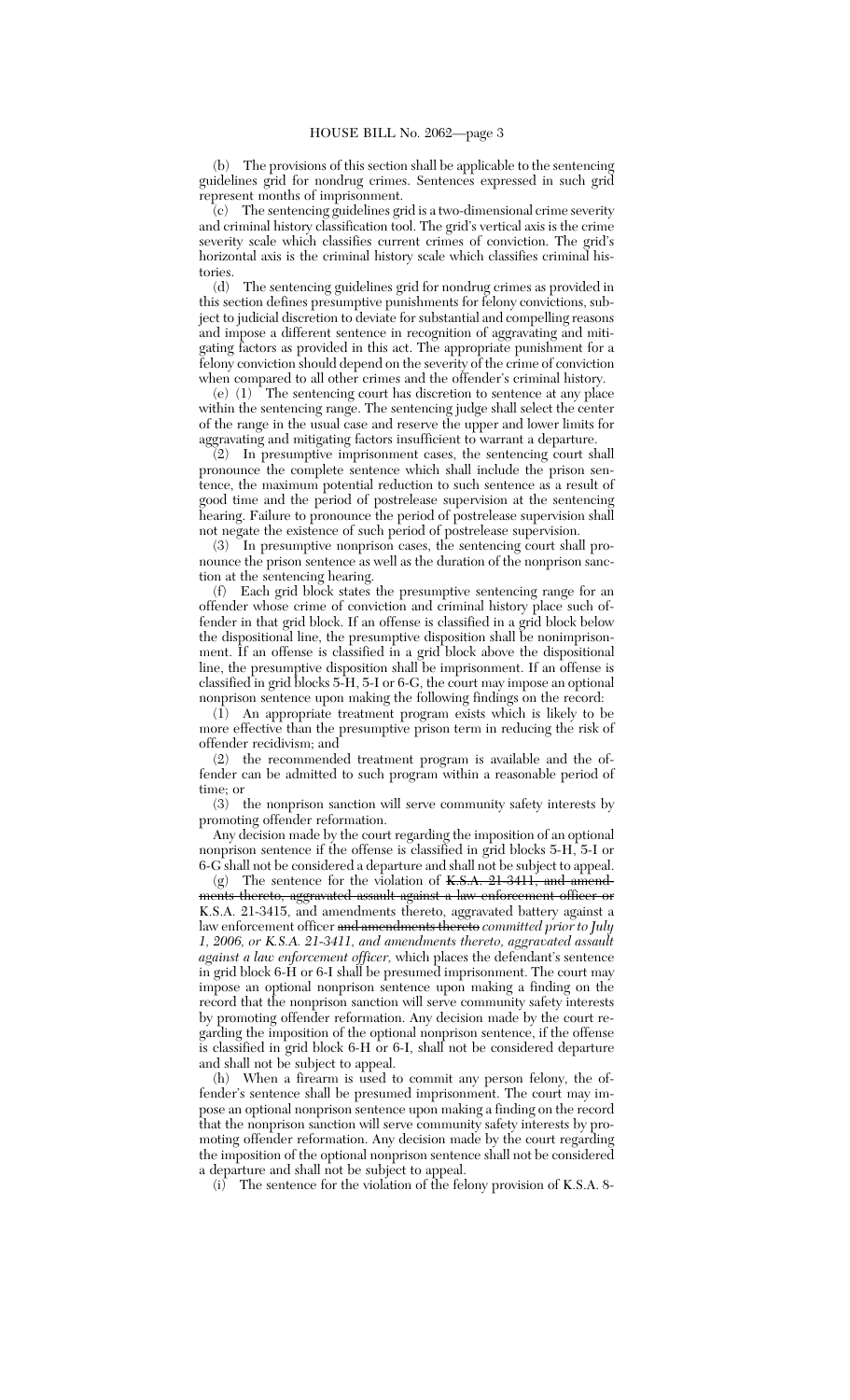1567, subsection (b)(3) of K.S.A. 21-3412a, subsections (b)(3) and (b)(4) of K.S.A. 21-3710, K.S.A. 21-4310 and K.S.A. 21-4318, and amendments thereto, shall be as provided by the specific mandatory sentencing requirements of that section and shall not be subject to the provisions of this section or K.S.A. 21-4707 and amendments thereto. If because of the offender's criminal history classification the offender is subject to presumptive imprisonment or if the judge departs from a presumptive probation sentence and the offender is subject to imprisonment, the provisions of this section and K.S.A. 21-4707, and amendments thereto, shall apply and the offender shall not be subject to the mandatory sentence as provided in K.S.A. 21-3710, and amendments thereto. Notwithstanding the provisions of any other section, the term of imprisonment imposed for the violation of the felony provision of K.S.A. 8-1567, subsection (b)(3) of K.S.A. 21-3412a, subsections (b)(3) and (b)(4) of K.S.A. 21-3710, K.S.A. 21-4310 and K.S.A. 21-4318, and amendments thereto, shall not be served in a state facility in the custody of the secretary of corrections.

(j) (1) The sentence for any persistent sex offender whose current convicted crime carries a presumptive term of imprisonment shall be double the maximum duration of the presumptive imprisonment term. The sentence for any persistent sex offender whose current conviction carries a presumptive nonprison term shall be presumed imprisonment and shall be double the maximum duration of the presumptive imprisonment term.

(2) Except as otherwise provided in this subsection, as used in this subsection, "persistent sex offender" means a person who: (A) (i) Has been convicted in this state of a sexually violent crime, as defined in K.S.A. 22-3717 and amendments thereto; and (ii) at the time of the conviction under paragraph (A) (i) has at least one conviction for a sexually violent crime, as defined in K.S.A. 22-3717 and amendments thereto in this state or comparable felony under the laws of another state, the federal government or a foreign government; or (B) (i) has been convicted of rape, K.S.A. 21-3502, and amendments thereto; and (ii) at the time of the conviction under paragraph (B) (i) has at least one conviction for rape in this state or comparable felony under the laws of another state, the federal government or a foreign government.

(3) Except as provided in paragraph (2)(B), the provisions of this subsection shall not apply to any person whose current convicted crime is a severity level 1 or 2 felony.

(k) If it is shown at sentencing that the offender committed any felony violation for the benefit of, at the direction of, or in association with any criminal street gang, with the specific intent to promote, further or assist in any criminal conduct by gang members, the offender's sentence shall be presumed imprisonment. Any decision made by the court regarding the imposition of the optional nonprison sentence shall not be considered a departure and shall not be subject to appeal. As used in this subsection, ''criminal street gang'' means any organization, association or group of three or more persons, whether formal or informal, having as one of its primary activities the commission of one or more person felonies or felony violations of the uniform controlled substances act, K.S.A. 65-4101 et seq., and amendments thereto, which has a common name or common identifying sign or symbol, whose members, individually or collectively engage in or have engaged in the commission, attempted commission, conspiracy to commit or solicitation of two or more person felonies or felony violations of the uniform controlled substances act, K.S.A. 65-4101 et seq., and amendments thereto, or any substantially similar offense from another jurisdiction.

(l) *(1)* The sentence for a violation of subsection (a) of K.S.A. 21- 3715 and amendments thereto when such person being sentenced has a prior conviction for a violation of subsection (a) or (b) of K.S.A. 21-3715 or 21-3716 and amendments thereto shall be presumed imprisonment.

*(2) The sentence for a violation of K.S.A. 21-3715, and amendments thereto, when such person being sentenced has two or more prior convictions for violations of K.S.A. 21-3715, and amendments thereto, or a prior conviction of K.S.A. 21-3715 and 21-3716, and amendments thereto, shall be presumed imprisonment and the defendant shall be sentenced to prison as provided by this section. Such sentence shall not be considered a departure and shall not be subject to appeal.*

(m) The sentence for a violation of K.S.A 22-4903 or subsection (d)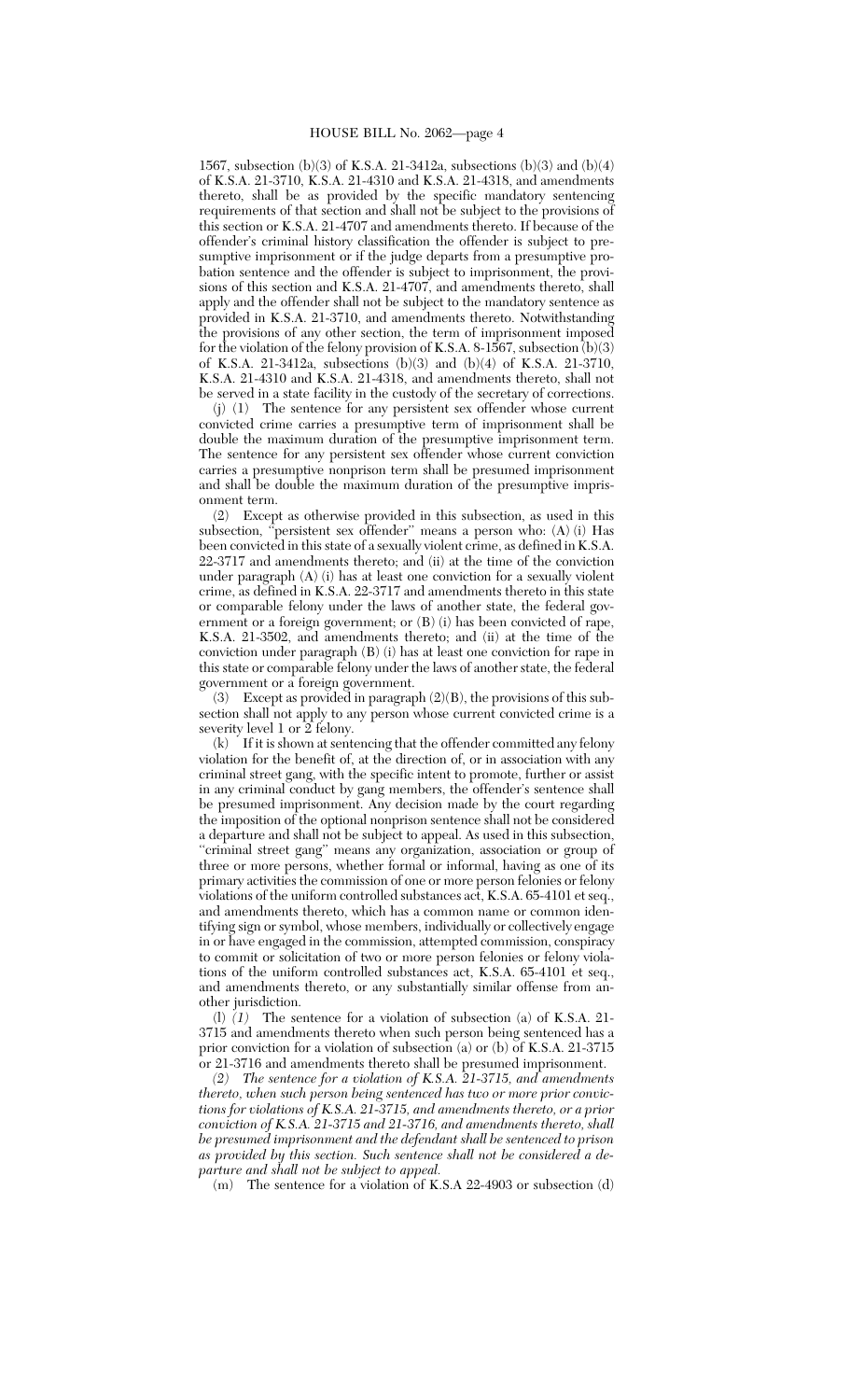of K.S.A. 21-3812, and amendments thereto, shall be presumptive imprisonment. If an offense under such sections is classified in grid blocks 5-E, 5-F, 5-G, 5-H or 5-I, the court may impose an optional nonprison sentence upon making the following findings on the record:

(1) An appropriate treatment program exists which is likely to be more effective than the presumptive prison term in reducing the risk of offender recidivism, such program is available and the offender can be admitted to such program within a reasonable period of time; or

(2) the nonprison sanction will serve community safety interests by promoting offender reformation.

Any decision made by the court regarding the imposition of an optional nonprison sentence pursuant to this section shall not be considered a departure and shall not be subject to appeal.

New Sec. 4. (a) This section shall be known and may be cited as Alexa's law.

(b) As used in this section:

(1) ''Abortion'' means an abortion as defined by K.S.A. 65-6701, and amendments thereto.

(2) ''Unborn child'' means a living individual organism of the species homo sapiens, in utero, at any stage of gestation from fertilization to birth.

(c) This section shall not apply to:

(1) Any act committed by the mother of the unborn child;

(2) any medical procedure, including abortion, performed by a physician or other licensed medical professional at the request of the pregnant woman or her legal guardian; or

(3) the lawful dispensation or administration of lawfully prescribed medication.

(d) As used in K.S.A. 21-3401, 21-3402, 21-3403, 21-3404, 21-3405, 21-3412, 21-3414 and 21-3439, and K.S.A. 2006 Supp. 21-3442, and amendments thereto, "person" and "human being" also mean an unborn child.

(e) The provisions of this act shall be part of and supplemental to the Kansas criminal code.

Sec. 5. K.S.A. 2006 Supp. 21-3448 is hereby amended to read as follows: 21-3448. (a) Battery against a mental health employee is a battery, as defined in K.S.A. 21-3412, and amendments thereto, committed against a mental health employee by a person in the custody of the secretary of social and rehabilitation services, while such employee is engaged in the performance of such employee's duty.

(b) Battery against a mental health employee is a severity level 7, person felony.

(c) As used in this section ''mental health employee'' means an employee of the department of social and rehabilitation services working in the state security program located at Larned state hospital*, Osawatomie state hospital and Rainbow mental health facility, Kansas neurological institute and Parsons state hospital and training center* and the treatment staff as defined in K.S.A. 59-29a02, and amendments thereto, at the sexually violent predator program located in Larned.<br>(d) This section shall be part of and supplement

This section shall be part of and supplemental to the Kansas criminal code.

Sec. 6. K.S.A. 2006 Supp. 65-4150 is hereby amended to read as follows: 65-4150. As used in this act:

(a) ''Controlled substance'' means any drug, substance or immediate precursor included in any of the schedules designated in K.S.A. 65-4105, 65-4107, 65-4109, 65-4111 and 65-4113, and amendments thereto.

(b) ''Deliver'' or ''delivery'' means actual, constructive or attempted transfer from one person to another, whether or not there is an agency relationship.<br>(c) "Dru

"Drug paraphernalia" means all equipment and materials of any kind which are used*,* or *primarily* intended *or designed* for use in planting, propagating, cultivating, growing, harvesting, manufacturing, compounding, converting, producing, processing, preparing, testing, analyzing, packaging, repackaging, storing, containing, concealing, injecting, ingesting, inhaling or otherwise introducing into the human body a controlled substance *and* in violation of the uniform controlled substances act. ''Drug paraphernalia'' shall include, but is not limited to:

 $(1)$  Kits used or intended for use in planting, propagating, cultivating,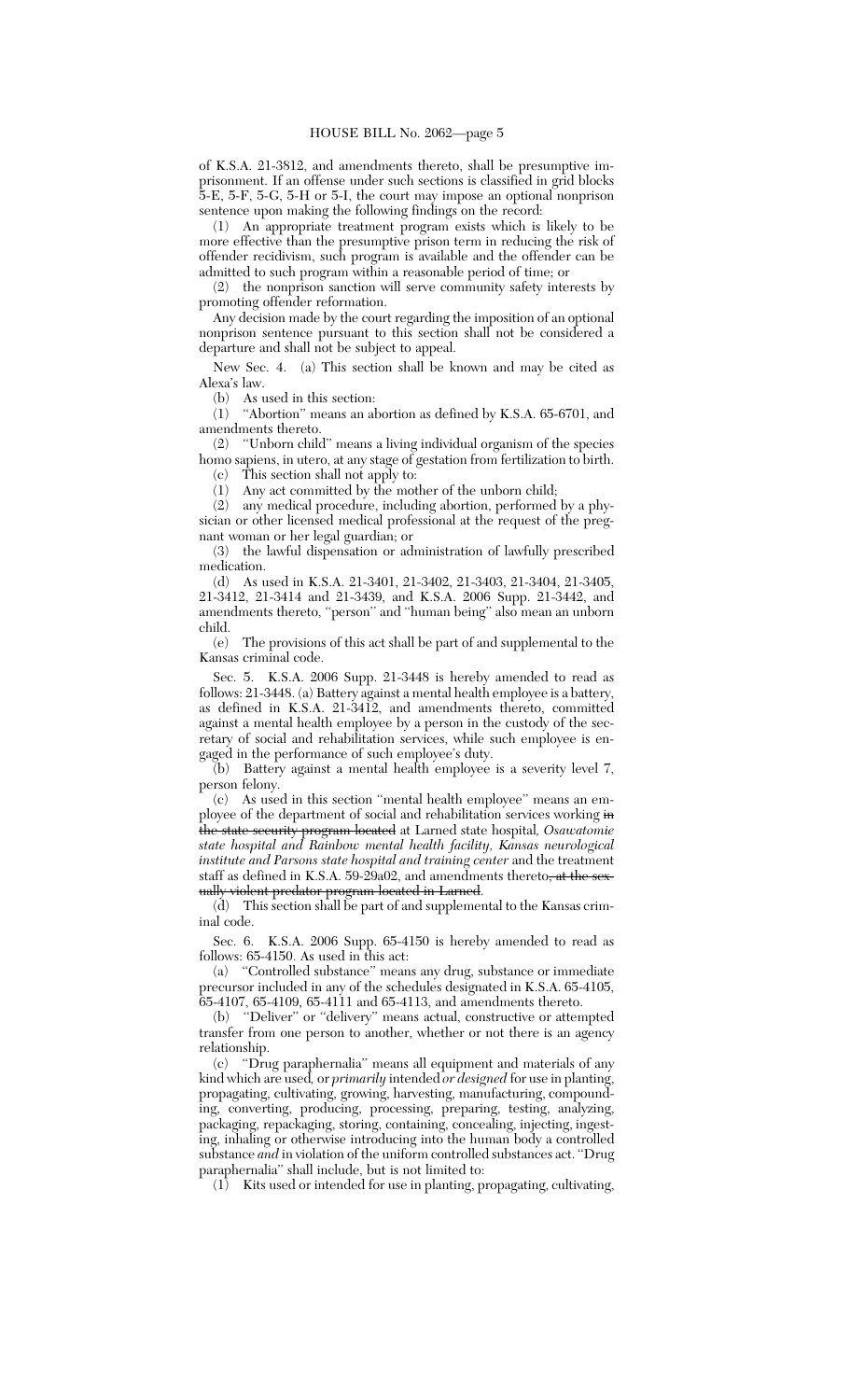growing or harvesting any species of plant which is a controlled substance or from which a controlled substance can be derived.

(2) Kits used or intended for use in manufacturing, compounding, converting, producing, processing or preparing controlled substances.

(3) Isomerization devices used or intended for use in increasing the potency of any species of plant which is a controlled substance.

(4) Testing equipment used or intended for use in identifying or in analyzing the strength, effectiveness or purity of controlled substances.

(5) Scales and balances used or intended for use in weighing or measuring controlled substances.

(6) Diluents and adulterants, such as *including, but not limited to,* quinine hydrochloride, mannitol, mannite, dextrose and lactose, which are used or intended for use in cutting controlled substances.

(7) Separation gins and sifters used or intended for use in removing twigs and seeds from or otherwise cleaning or refining marihuana.

(8) Blenders, bowls, containers, spoons and mixing devices used or intended for use in compounding controlled substances.

(9) Capsules, balloons, envelopes*, bags* and other containers used or intended for use in packaging small quantities of controlled substances.

(10) Containers and other objects used or intended for use in storing or concealing controlled substances.

(11) Hypodermic syringes, needles and other objects used or intended for use in parenterally injecting controlled substances into the human body.

(12) Objects used*,* or *primarily* intended *or designed* for use in ingesting, inhaling or otherwise introducing marihuana, cocaine, hashish, or hashish oil*, phenylacetone (PCP), methamphetamine or amphetamine* into the human body, such as:

(A) Metal, wooden, acrylic, glass, stone, plastic or ceramic pipes with or without screens, permanent screens, hashish heads or punctured metal bowls;

(B) water pipes*, bongs or smoking pipes designed to draw smoke through water or another cooling device*;

(C) carburetion tubes and devices *pipes, glass or other heat resistant tubes* or any other device used or intended to be used, designed to be used to cause vaporization of a controlled substance for inhalation;

(D) smoking and carburetion masks;

(E) roach clips (objects used to hold burning material, such as a marihuana cigarette, that has become too small or too short to be held in the hand);

(F) miniature cocaine spoons and cocaine vials;

(G) chamber *smoking* pipes;

(H) carburetor *smoking* pipes;

(I) electric *smoking* pipes;

(J) air-driven *smoking* pipes;

 $(K)$  chillums;<br> $(L)$  bongs:

bongs; and

(M) ice pipes or chillers*;*

*(N) any smoking pipe manufactured to disguise its intended purpose;*

*(O) wired cigarette papers; or*

*(P) cocaine freebase kits*.

(d) ''Person'' means any individual, corporation, government or governmental subdivision or agency, business trust, estate, trust, partnership, association or other legal entity.

(e) ''Simulated controlled substance'' means any product which identifies itself by a common name or slang term associated with a controlled substance and which indicates on its label or accompanying promotional material that the product simulates the effect of a controlled substance.

Sec. 7. K.S.A. 2006 Supp. 65-4151 is hereby amended to read as follows: 65-4151. In determining whether an object is drug paraphernalia, a court or other authority shall consider, in addition to all other logically relevant factors, the following:

(a) Statements by an owner or person in control of the object concerning its use.

(b) Prior convictions, if any, of an owner or person in control of the object, under any state or federal law relating to any controlled substance.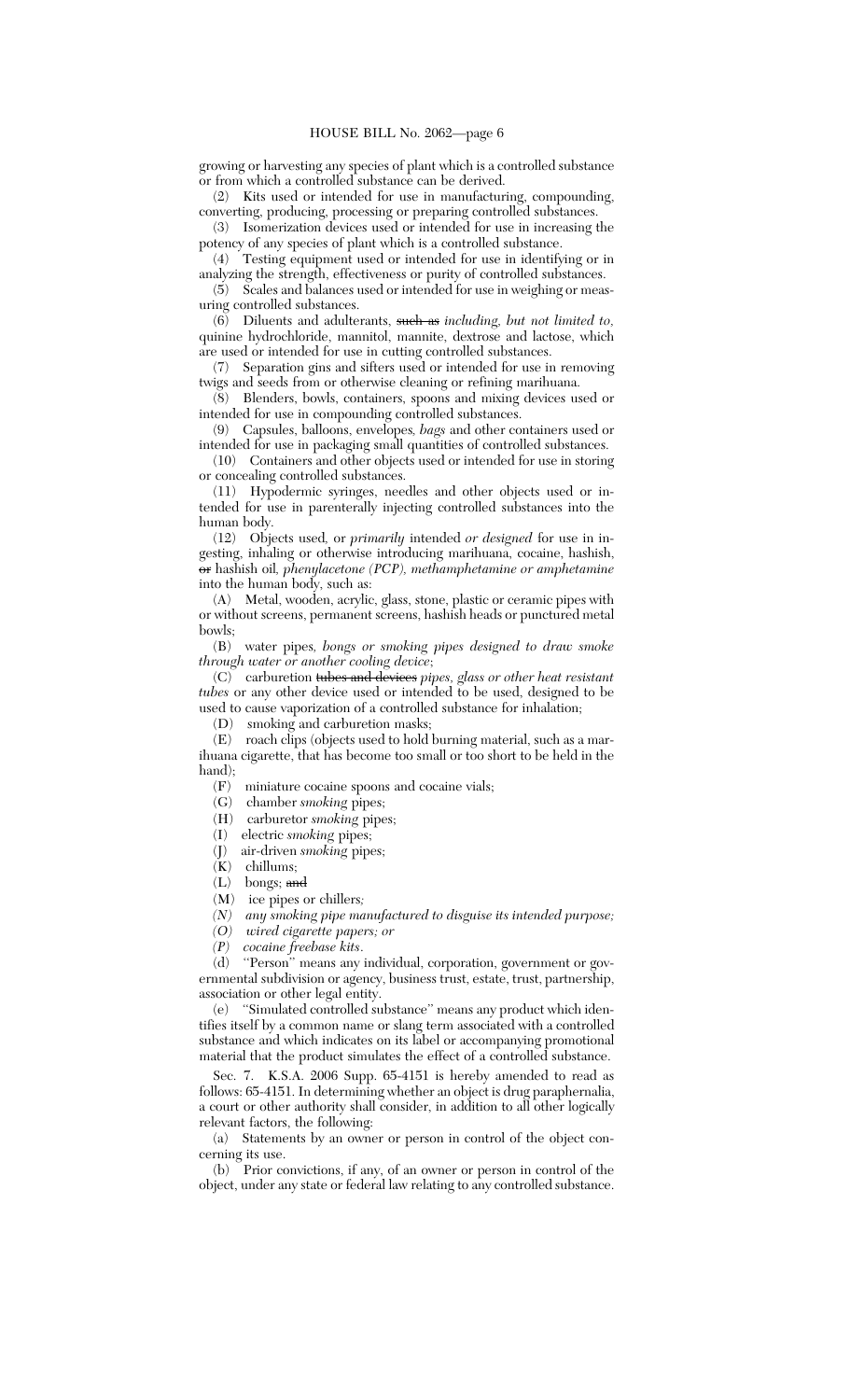(c) The proximity of the object, in time and space, to a direct violation of the uniform controlled substances act.<br>(d) The proximity of the object to co

The proximity of the object to controlled substances.

(e) The existence of any residue of controlled substances on the object.

(f) Direct or circumstantial evidence of the intent of an owner or person in control of the object, to deliver it to a person the owner or person in control of the object knows, or should reasonably know, intends to use the object to facilitate a violation of the uniform controlled substances act. The innocence of an owner or person in control of the object as to a direct violation of the uniform controlled substances act shall not prevent a finding that the object is intended for use as drug paraphernalia.

(g) Oral or written instructions provided with the object concerning its use.

(h) Descriptive materials accompanying the object which explain or depict its use.<br>(i) Nation

National and local advertising concerning the object's use.

(j) The manner in which the object is displayed for sale.

(k) Whether the owner or person in control of the object is a legitimate supplier of similar or related items to the community, such as a distributor or dealer of tobacco products.

(l) Direct or circumstantial evidence of the ratio of sales of the object or objects to the total sales of the business enterprise.

(m) The existence and scope of legitimate uses for the object in the community.

(n) Expert testimony concerning the object's use.

(o) Any evidence that alleged paraphernalia can or has been used to store a controlled substance or to introduce a controlled substance into the human body as opposed to any legitimate use for the alleged paraphernalia.

*(p) Advertising of the item in magazines or other means which specifically glorify, encourage or espouse the illegal use, manufacture, sale or cultivation of controlled substances.*

Sec. 8. K.S.A. 2006 Supp. 65-4152 is hereby amended to read as follows: 65-4152. (a) No person shall use or possess with intent to use:

(1) Any simulated controlled substance;

(2) any drug paraphernalia to use, store, contain, conceal, inject, ingest, inhale or otherwise introduce into the human body a controlled substance in violation of the uniform controlled substances act;

(3) any drug paraphernalia to plant, propagate, cultivate, grow, harvest, manufacture, compound, convert, produce, process, prepare, test, analyze, pack, repack, sell or distribute a controlled substance in violation of the uniform controlled substances act; or

(4) anhydrous ammonia or pressurized ammonia in a container not approved for that chemical by the Kansas department of agriculture.

(b) Violation of subsection (a)(1) or (a)(2) is a class A nonperson misdemeanor.

(c) Violation of subsection (a)(3), other than as described in paragraph (d), or subsection (a)(4) is a drug severity level 4 felony.

(d) Violation of subsection (a)(3) which involves the possession of drug paraphernalia for the planting, propagation, growing or harvesting of less than five marijuana plants is a class A nonperson misdemeanor.

(e) For persons arrested and charged under paragraph (a)(4), bail shall be at least \$50,000 cash or surety, unless the court determines, on the record, that the defendant is not likely to re-offend, the court imposes pretrial supervision or the defendant agrees to participate in a licensed or certified drug treatment program.

*(f) The fact that an item has not yet been used or did not contain a controlled substance at the time of the seizure is not a defense to a charge that the item was possessed with the intention for use as drug paraphernalia.*

Sec. 9. K.S.A. 65-4153 is hereby amended to read as follows: 65- 4153. (a) No person shall *sell, offer for sale, have in such person's possession with intent to sell,* deliver, possess with intent to deliver, manufacture with intent to deliver or cause to be delivered within this state:

(1) Any simulated controlled substance;

(2) any drug paraphernalia, knowing, or under circumstances where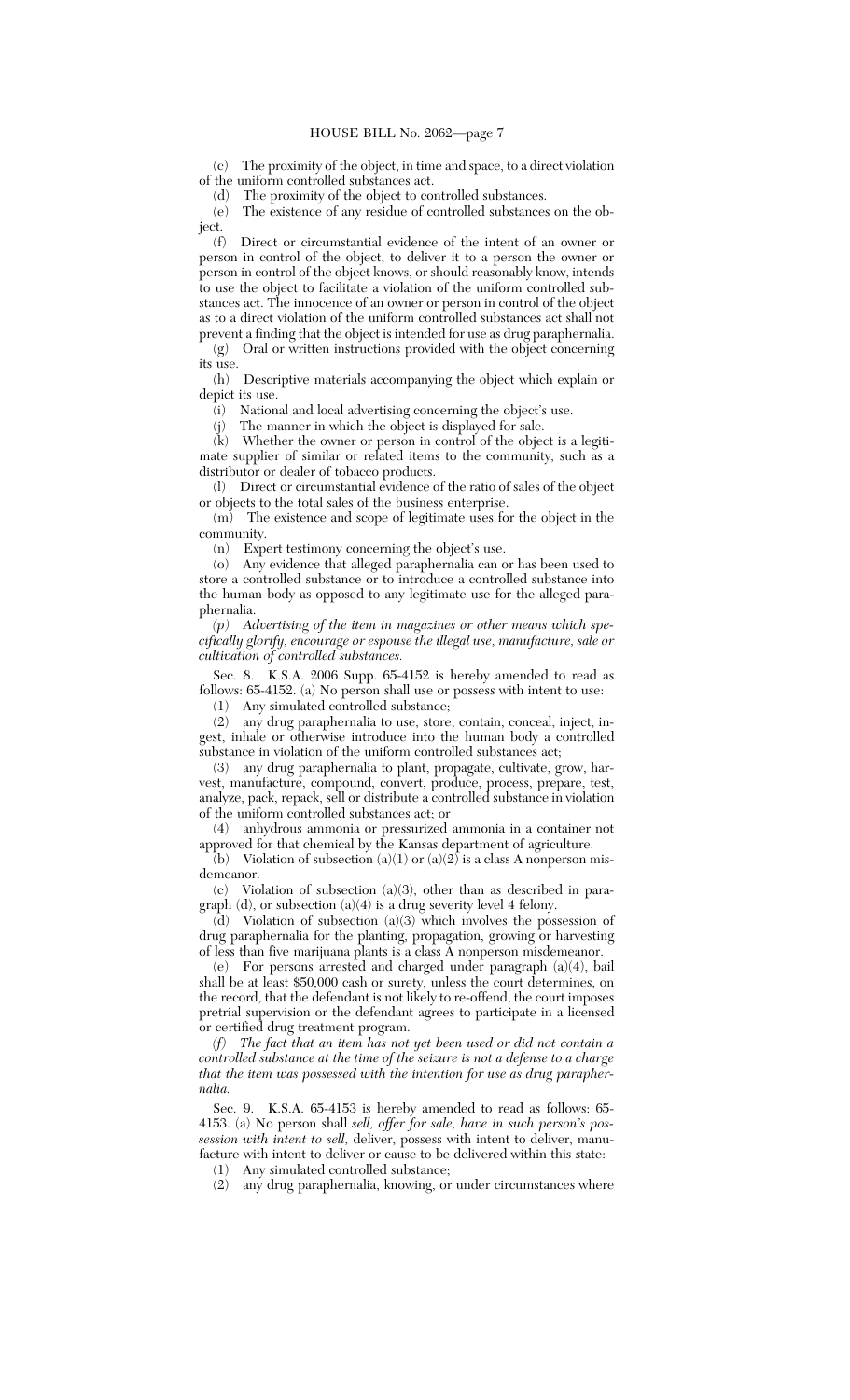one reasonably should know, that it will be used to use, store, contain, conceal, inject, ingest, inhale or otherwise introduce into the human body a controlled substance in violation of K.S.A. 65-4162, and amendments thereto;

(3) any drug paraphernalia, knowing, or under circumstances where one reasonably should know, that it will be used to use, store, contain, conceal, inject, ingest, inhale or otherwise introduce into the human body a controlled substance in violation of the uniform controlled substances act, except K.S.A. 65-4162, and amendments thereto; or

(4) any drug paraphernalia, knowing or under circumstances where one reasonably should know, that it will be used to plant, propagate, cultivate, grow, harvest, manufacture, compound, convert, produce, process, prepare, test, analyze, pack, repack, sell or distribute a controlled substance in violation of the uniform controlled substances act.

(b) *Except as provided further,* violation of subsection (a)(1) is a nondrug severity level 9, nonperson felony.

(c) *Except as provided further,* violation of subsection (a)(2) is a class A nonperson misdemeanor. Any person who violates subsection (a)(2) by delivering or causing to be delivered within this state drug paraphernalia to a person under 18 years of age is guilty of a nondrug severity level 9, nonperson felony.

 $(d)$  *Except as provided further, violation of subsection (a)(3) is a non*drug severity level 9, nonperson felony. Any person who violates subsection (a)(3) by delivering or causing to be delivered within this state drug paraphernalia to a person under 18 years of age is guilty of a drug severity level 4 felony.

(e) *Except as provided further,* violation of subsection (a)(4) is a drug severity level 4 felony.

*(f) Violation of subsection (a)(1) is a nondrug severity level 7, nonperson felony if such person is 18 or more years of age and the items involved were possessed with intent to sell, deliver or distribute; sold or offered for sale in or on, or within 1,000 feet of any school property upon which is located a structure used by a unified school district or an accredited nonpublic school for student instruction or attendance or extracurricular activities of pupils enrolled in kindergarten or any of the grades one through 12.*

*(g) Violation of subsection (a)(2) is a nondrug severity level 9, nonperson felony if such person is 18 or more years of age and the items involved were possessed with intent to sell, deliver or distribute; sold or offered for sale in or on, or within 1,000 feet of any school property upon which is located a structure used by a unified school district or an accredited nonpublic school for student instruction or attendance or extracurricular activities of pupils enrolled in kindergarten or any of the grades one through 12.*

*(h) Violation of subsection (a)(3) is a drug severity level 4 felony if such person is 18 or more years of age and the items involved were possessed with intent to sell, deliver or distribute; sold or offered for sale in or on, or within 1,000 feet of any school property upon which is located a structure used by a unified school district or an accredited nonpublic school for student instruction or attendance or extracurricular activities of pupils enrolled in kindergarten or any of the grades one through 12.*

*(i) Violation of subsection (a)(4) is a drug severity level 3 felony if such person is 18 or more years of age and the items involved were possessed with intent to sell, deliver or distribute; sold or offered for sale in or on, or within 1,000 feet of any school property upon which is located a structure used by a unified school district or an accredited nonpublic school for student instruction or attendance or extracurricular activities of pupils enrolled in kindergarten or any of the grades one through 12.*

*(j) Nothing in this section shall be construed as requiring that school be in session or that classes are actually being held at the time of the offense or that children must be present within the structure or on the property during the time of any alleged criminal act. If the structure or property meets the description above, the actual use of that structure or property at the time alleged shall not be a defense to the crime charged or the sentence imposed.*

*(k) As used in this section, the term ''or under circumstances where one reasonably should know'' that an item will be used in violation of this section, shall include, but not be limited to, the following:*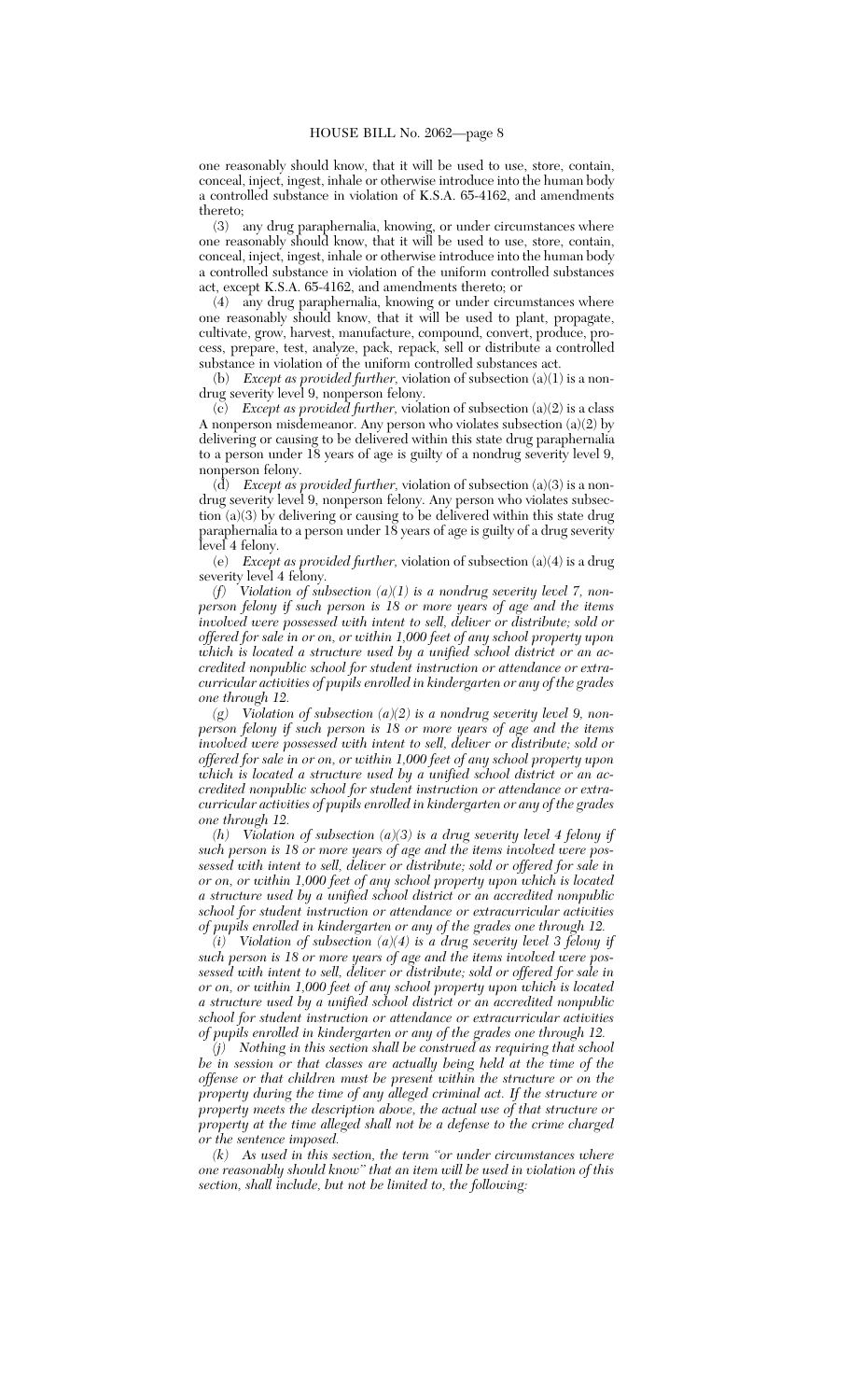*(1) Actual knowledge from prior experience or statements by customers;*

*(2) inappropriate or impractical design for alleged legitimate use;*

*(3) receipt of packaging material, advertising information or other manufacturer supplied information regarding the item's use as drug paraphernalia; or*

*(4) receipt of a written warning from a law enforcement or prosecutorial agency having jurisdiction that the item has been previously determined to have been designed specifically for use as drug paraphernalia.*

New Sec. 10. (a) The legislature recognizes the important public health benefits of the appropriate and legal medical use of controlled substances, and also the significant risk to public health that can arise due to the illegal diversion or abuse of such substances. The legislature finds that an electronic controlled substances prescription monitoring system could be a timely resource for physicians and other practitioners to assist them in the delivery of appropriate health care services, and also to be an investigative resource for law enforcement agencies to assist their efforts to discourage illegal diversion of controlled substances.

(b) In order to promote the public health and discourage the abuse of controlled substances, there is hereby established a controlled substances monitoring task force which shall develop a plan for the creation and implementation of: (1) A controlled substances prescription monitoring program; and (2) an electronic purchase log, which shall be capable of, in real-time, checking compliance with all state, federal and local laws concerning the sale of ephedrine and pseudoephedrine. Such plan shall include suggestions for future action by the legislature in regard to the prescription monitoring program and electronic purchase log. It is not the intent of the legislature, nor shall the prescription monitoring program developed by the task force be used to discourage or interfere with the prescribing of controlled substances by physicians and other practitioners for legitimate medical purposes.

(c) The task force shall consist of 11 members as follows: The attorney general or the attorney general's designee, one member appointed by the Kansas health policy authority, one member appointed by the director of the Kansas bureau of investigation, two members appointed by the board of pharmacy, one member appointed by the board of healing arts, one member appointed by the Kansas medical society, one member appointed by the Kansas association of osteopathic medicine, one member appointed by the Kansas pharmacists' association, one member appointed by the Kansas state dental association and one member appointed by the Kansas hospital association.

(d) The appointments shall be made within 30 days after the effective date of this act. The initial meeting of the task force shall be convened within 90 days after the effective date of this act by the board of pharmacy at a time and place designated by the board. The task force shall elect a chairperson and may elect any additional officers from among its members necessary to discharge its duties. All task force members shall serve without compensation.

(e) The task force shall report its findings and conclusions to the legislature on or before January 14, 2008.

Sec. 11. K.S.A. 2006 Supp. 65-1643 is hereby amended to read as follows: 65-1643. It shall be unlawful:

(a) For any person to operate, maintain, open or establish any pharmacy within this state without first having obtained a registration from the board. Each application for registration of a pharmacy shall indicate the person or persons desiring the registration, including the pharmacist in charge, as well as the location, including the street name and number, and such other information as may be required by the board to establish the identity and exact location of the pharmacy. The issuance of a registration for any pharmacy shall also have the effect of permitting such pharmacy to operate as a retail dealer without requiring such pharmacy to obtain a retail dealer's permit. On evidence satisfactory to the board: (1) That the pharmacy for which the registration is sought will be conducted in full compliance with the law and the rules and regulations of the board; (2) that the location and appointments of the pharmacy are such that it can be operated and maintained without endangering the public health or safety; (3) that the pharmacy will be under the supervision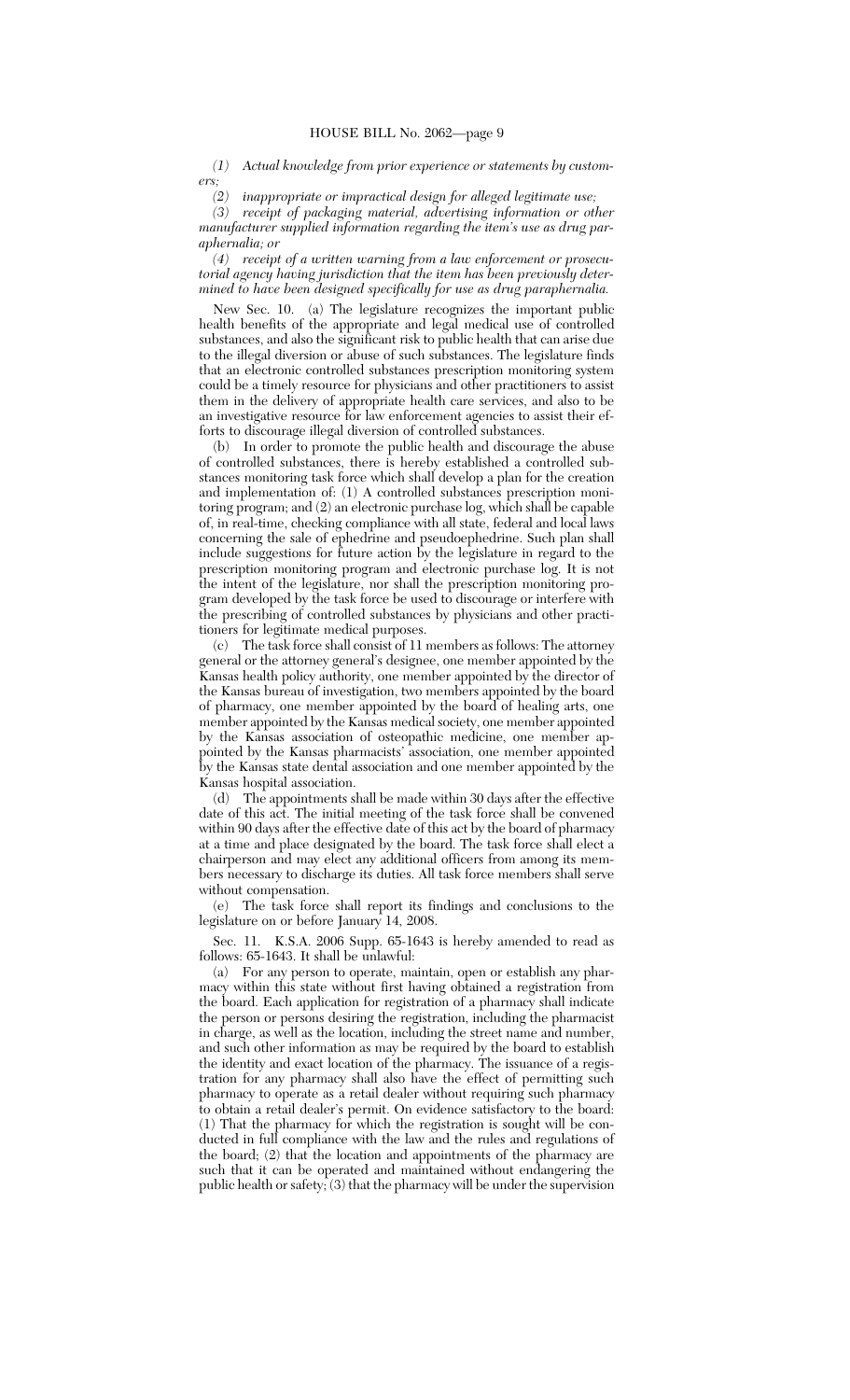of a pharmacist, a registration shall be issued to such persons as the board shall deem qualified to conduct such a pharmacy.

(b) For any person to manufacture within this state any drugs except under the personal and immediate supervision of a pharmacist or such other person or persons as may be approved by the board after an investigation and a determination by the board that such person or persons is qualified by scientific or technical training or experience to perform such duties of supervision as may be necessary to protect the public health and safety; and no person shall manufacture any such drugs without first obtaining a registration so to do from the board. Such registration shall be subject to such rules and regulations with respect to requirements, sanitation and equipment, as the board may from time to time adopt for the protection of public health and safety.

(c) For any person to distribute at wholesale any drugs without first obtaining a registration so to do from the board.

(d) For any person to sell or offer for sale at public auction or private sale in a place where public auctions are conducted, any drugs without first having obtained a registration from the board so to do, and it shall be necessary to obtain the permission of the board in every instance where any of the products covered by this section are to be sold or offered for

sale.<br>(e) For any person to in any manner distribute or dispense samples of any drugs without first having obtained a permit from the board so to do, and it shall be necessary to obtain permission from the board in every instance where the samples are to be distributed or dispensed. Nothing in this subsection shall be held to regulate or in any manner interfere with the furnishing of samples of drugs to duly licensed practitioners, to mid-level practitioners, to pharmacists or to medical care facilities.

(f) Except as otherwise provided in this subsection (f), for any person operating a store or place of business to sell, offer for sale or distribute any drugs to the public without first having obtained a registration or permit from the board authorizing such person so to do. No retail dealer who sells 12 or fewer different nonprescription drug products shall be required to obtain a retail dealer's permit under the pharmacy act of the state of Kansas or to pay a retail dealer new permit or permit renewal fee under such act. It shall be lawful for a retail dealer who is the holder of a valid retail dealer's permit issued by the board or for a retail dealer who sells 12 or fewer different nonprescription drug products to sell and distribute nonprescription drugs which are prepackaged, fully prepared by the manufacturer or distributor for use by the consumer and labeled in accordance with the requirements of the state and federal food, drug and cosmetic acts. Such nonprescription drugs shall not include: (1) A controlled substance; (2) a prescription-only drug; or (3) a drug product intended for human use by hypodermic injection; but such a retail dealer shall not be authorized to display any of the words listed in subsection (u) of K.S.A. 65-1626 and amendments thereto, for the designation of a pharmacy or drugstore.

(g) For any person to sell any drugs manufactured and sold only in the state of Kansas, unless the label and directions on such drugs shall first have been approved by the board.

(h) For any person to operate an institutional drug room without first having obtained a registration to do so from the board. Such registration shall be subject to the provisions of K.S.A. 65-1637a and amendments thereto and any rules and regulations adopted pursuant thereto.

(i) For any person to be a pharmacy student without first obtaining a registration to do so from the board, in accordance with rules and regulations adopted by the board, and paying a pharmacy student registration fee of \$25 to the board.

(j) For any person to operate a veterinary medical teaching hospital pharmacy without first having obtained a registration to do so from the board. Such registration shall be subject to the provisions of K.S.A. 65- 1662 and amendments thereto and any rules and regulations adopted pursuant thereto.

(k) For any person to sell or distribute in a pharmacy a controlled substance designated in subsection (e) or (f) of K.S.A. 65-4113, and amendments thereto, unless:

(1) (A) Such controlled substance is sold or distributed by a licensed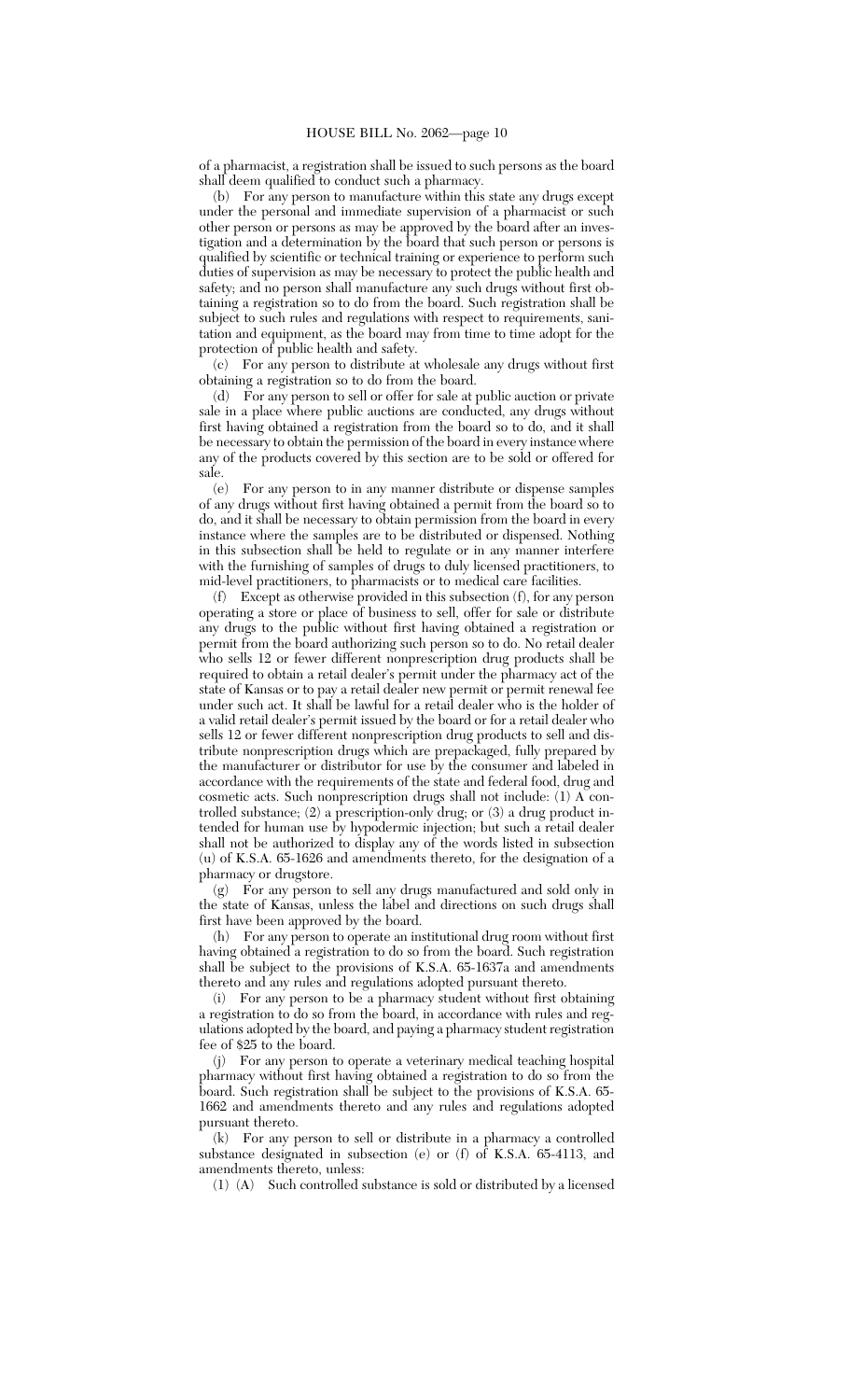pharmacist, a registered pharmacy technician or a pharmacy intern or clerk supervised by a licensed pharmacist; and

(B) any person purchasing, receiving or otherwise acquiring any such controlled substance produces a photo identification showing the date of birth of the person and signs a log *and enters in the log, or allows the seller to enter in the log, such person's address and the date and time of sale*. The log or database required by the board shall be available for inspection during regular business hours to the board of pharmacy and any law enforcement officer; or

*(C) the seller determines that the name entered in the log corresponds to the name provided on such identification and that the date and time entered are correct; and*

*(D) the seller enters in the log the name of the controlled substance and the quantity sold; or*

(2) there is a lawful prescription.<br>(1) For any person to sell or dist

For any person to sell or distribute in a pharmacy four or more packages or containers of any controlled substance designated in subsection (e) or (f) of K.S.A. 65-4113, and amendments thereto, to a specific customer within any seven-day period.

*(l) For any pharmacy to allow customers to have direct access to any controlled substance designated in subsection (e) or (f) of K.S.A. 65-4113, and amendments thereto. Such controlled substance shall be placed behind the counter or stored in a locked cabinet that is located in an area of the pharmacy to which customers do not have direct access.*

*(m) A seller who in good faith releases information in a log pursuant to subsection (k) to any law enforcement officer is immune from civil liability for such release unless the release constitutes gross negligence or intentional, wanton or willful misconduct.*

Sec. 12. K.S.A. 2006 Supp. 65-4113 is hereby amended to read as follows: 65-4113. (a) The controlled substances or drugs, by whatever official name, common or usual name, chemical name or brand name designated, listed in this section are included in schedule V.

(b) Unless specifically excepted or unless listed in another schedule, any material, compound, mixture or preparation containing the following narcotic drug or its salts:

Buprenorphine ............................................................ 9064

(c) Any compound, mixture or preparation containing limited quantities of any of the following narcotic drugs which also contains one or more nonnarcotic active medicinal ingredients in sufficient proportion to confer upon the compound, mixture or preparation valuable medicinal qualities other than those possessed by the narcotic drug alone:

(1) Not more than 200 milligrams of codeine or any of its salts per 100 milliliters or per 100 grams.

(2) Not more than 100 milligrams of dihydrocodeine or any of its salts per 100 milliliters or per 100 grams.

(3) Not more than 100 milligrams of ethylmorphine or any of its salts per 100 milliliters or per 100 grams.

(4) Not more than 2.5 milligrams of diphenoxylate and not less than 25 micrograms of atropine sulfate per dosage unit.

(5) Not more than 100 milligrams of opium per 100 milliliters or per 100 grams.

(6) Not more than .5 milligram of difenoxin (9168) and not less than 25 micrograms of atropine sulfate per dosage unit.

(d) Unless specifically excepted or unless listed in another schedule, any material, compound, mixture or preparation which contains any quantity of the following substances having a stimulant effect on the central nervous system, including its salts, isomers (whether optical, position or geometric) and salts of such isomers whenever the existence of such salts, isomers and salts of isomers is possible within the specific chemical designation: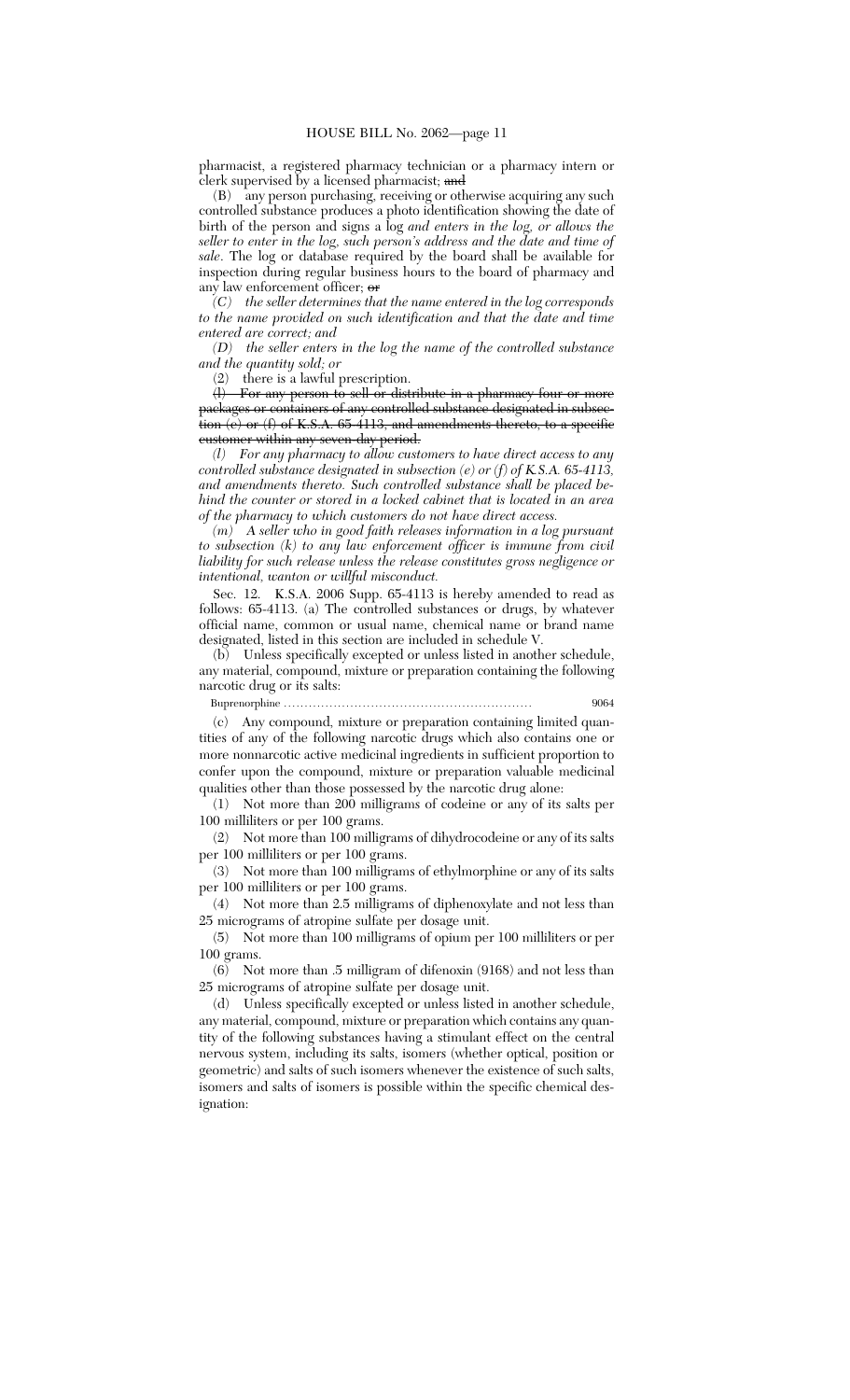## HOUSE BILL No. 2062—page 12

| (1) | Propylhexedrine (except when part of a compound used for nasal |      |
|-----|----------------------------------------------------------------|------|
|     | decongestion which is authorized to be sold lawfully over the  |      |
|     | counter without a prescription under the federal food, drug    |      |
|     | and cosmetic act, so long as it is used only for such          |      |
|     |                                                                | 8161 |
| (2) |                                                                | 1485 |

(e) Except as provided in subsection (g), Any compound, mixture or preparation containing any detectable quantity of ephedrine, its salts or optical isomers, or salts of optical isomers.

(f) Except as provided in subsection  $(g)$ , Any compound, mixture or preparation containing any detectable quantity of pseudoephedrine, its salts or optical isomers, or salts of optical isomers.

(g) The scheduling of the substances in subsections (e) and (f) shall not apply to any compounds, mixtures or preparations of ephedrine or pseudoephedrine which are in liquid, liquid capsule or gel capsule form.

Sec. 13. K.S.A. 2006 Supp. 65-7006 is hereby amended to read as follows: 65-7006. (a) It shall be unlawful for any person to possess ephedrine, pseudoephedrine, red phosphorus, lithium metal, sodium metal, iodine, anhydrous ammonia, pressurized ammonia or phenylpropanolamine, or their salts, isomers or salts of isomers with intent to use the product to manufacture a controlled substance.

(b) It shall be unlawful for any person to market, sell, distribute, advertise, or label any drug product containing ephedrine, pseudoephedrine, red phosphorus, lithium metal, sodium metal, iodine, anhydrous ammonia, pressurized ammonia or phenylpropanolamine, or their salts, isomers or salts of isomers if the person knows or reasonably should know that the purchaser will use the product to manufacture a controlled substance.

(c) It shall be unlawful for any person to market, sell, distribute, advertise or label any drug product containing ephedrine, pseudoephedrine, or phenylpropanolamine, or their salts, isomers or salts of isomers for indication of stimulation, mental alertness, weight loss, appetite control, energy or other indications not approved pursuant to the pertinent federal over-the-counter drug final monograph or tentative final monograph or approved new drug application.

(d) *It shall be unlawful for any person to purchase, receive or otherwise acquire at retail any compound, mixture or preparation containing more than 3.6 grams of pseudoephedrine base or ephedrine base in any single transaction or any compound, mixture or preparation containing more than nine grams of pseudoephedrine base or ephedrine base within any 30-day period.*

*(e)* For persons arrested and charged under this section *subsection*  $(a)$ ,  $(b)$  or  $(c)$ , bail shall be at least \$50,000 cash or surety, unless the court determines on the record that the defendant is not likely to re-offend, the court imposes pretrial supervision or the defendant agrees to participate in a licensed or certified drug treatment program.

 $\overline{(e)}$  *(f)* A violation of this section *subsection (a), (b) or (c)* shall be a drug severity level 2 felony. *A violation of subsection (d) shall be a class A nonperson misdemeanor.*

New Sec. 14. The provisions of this act are declared to be severable and if any provision, word, phrase or clause of the act or the application thereof to any person shall be held invalid, such invalidity shall not affect the validity of the remaining portions of this act.